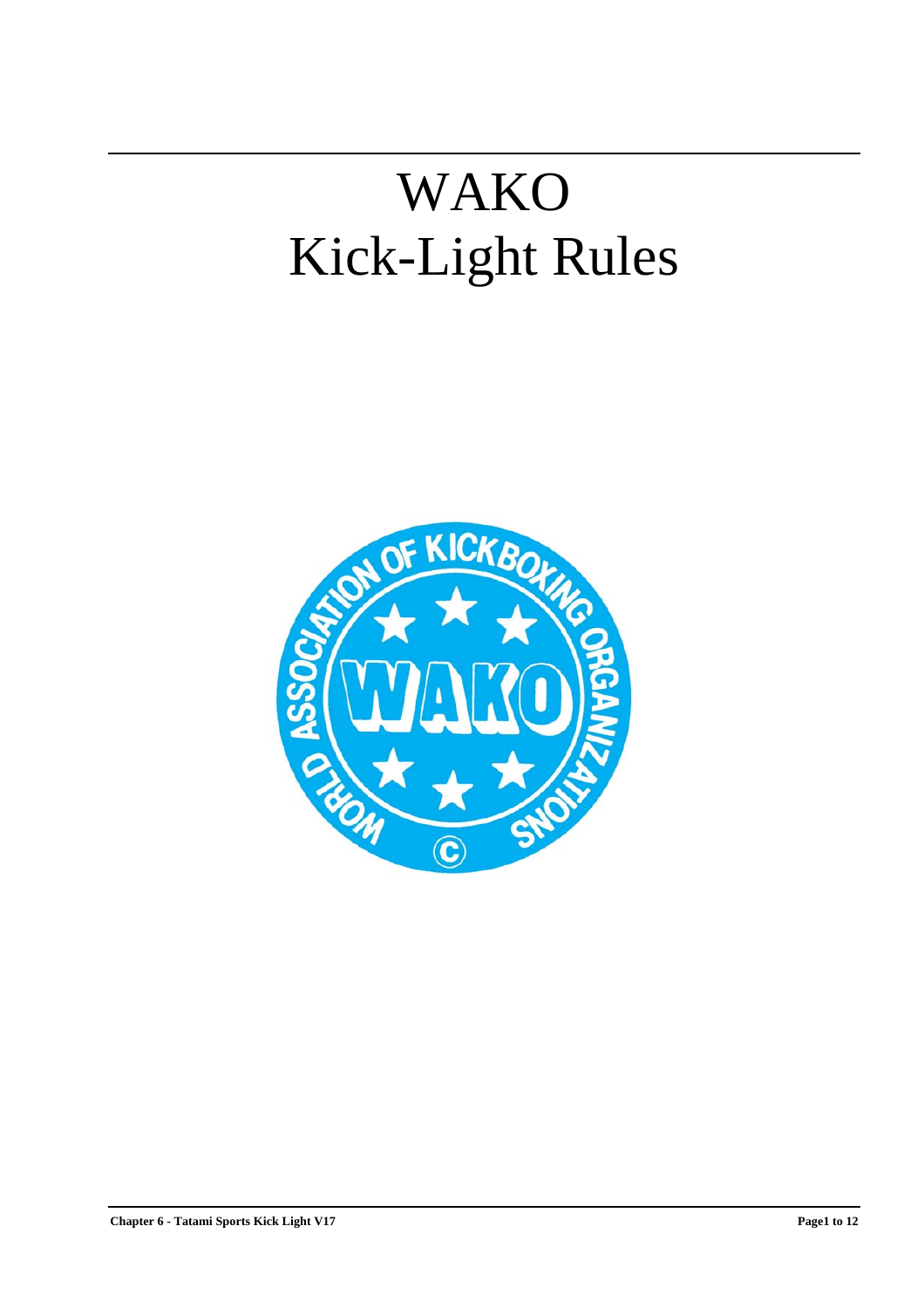

| <b>Table of Contents</b>                                                             |                |
|--------------------------------------------------------------------------------------|----------------|
| Art. 1. Definition                                                                   | 3              |
| Art. 2. Weigh-in                                                                     | 3              |
| Art. 3. Fighting Rules                                                               | 3              |
| <b>Art. 4. Competition Commands</b>                                                  | 3              |
| Art. 5. Legal Target Areas                                                           | 4              |
| Art. 6. Illegal Target Areas (Prohibited Techniques and Behaviour)                   | 4              |
| Art. 7. Legal Techniques                                                             | 5              |
| Art. 8. Scoring                                                                      | 5              |
| Art. 8.1 Points                                                                      | 5              |
| Art. 8.1 Directive 3 - awarding points (Using Electronic Scoring System)             | 5              |
| Art. 8.2 Directive 3 - awarding points (Using Clickers and Scorecards)               | 6              |
| Art. 8.3 In case of a draw (Clickers)<br>Art. 8.3.1 Using the Back of the Scorecards | 6<br>6         |
| Art. 8.4 Decisions                                                                   | 6              |
| Art. 8.5 Changing a decision                                                         | $\tau$         |
| Art. 8.6 Awarding of Points                                                          | $\tau$         |
| Art. 9. Offences                                                                     | 7              |
| Art. 9.1 Minus Points                                                                | $8\phantom{1}$ |
| Art. 9.2 Disqualification                                                            | 8              |
| Art. 9.3 Exit                                                                        | 8              |
| Art. 10. Number of Kicks per Round                                                   | 8              |
| Art. 11. Hand Signals                                                                | 9              |
| Art. 12. Match                                                                       | 9              |
| Art. 13. Officials                                                                   | 9              |
| Art. 13.1 Referees and Judges                                                        | 9              |
| Art. 13.2 Referees                                                                   | 9              |
| Art. 13.3 Referees Powers                                                            | 9              |
| Art. 13.4 Judges                                                                     | 10             |
| Art. 14. Injuries                                                                    | <b>10</b>      |
| Art. 15. Procedure after KO, RSC, RSC-H, Injury                                      | <b>10</b>      |
| Art. 15.1 Procedure if KO, RSC, RSC-H, Injury                                        | 10             |
| Art. 15.2 Procedure if injuries in general                                           | 11             |
| Art. 16. Hand Shaking / Touching of Gloves                                           | 11             |
| Art. 17. Use of Drugs                                                                | 11             |
| Art. 18. Indication                                                                  | 11             |
| Art. 19. Weigh-in                                                                    | 11             |
| Note!                                                                                | 12             |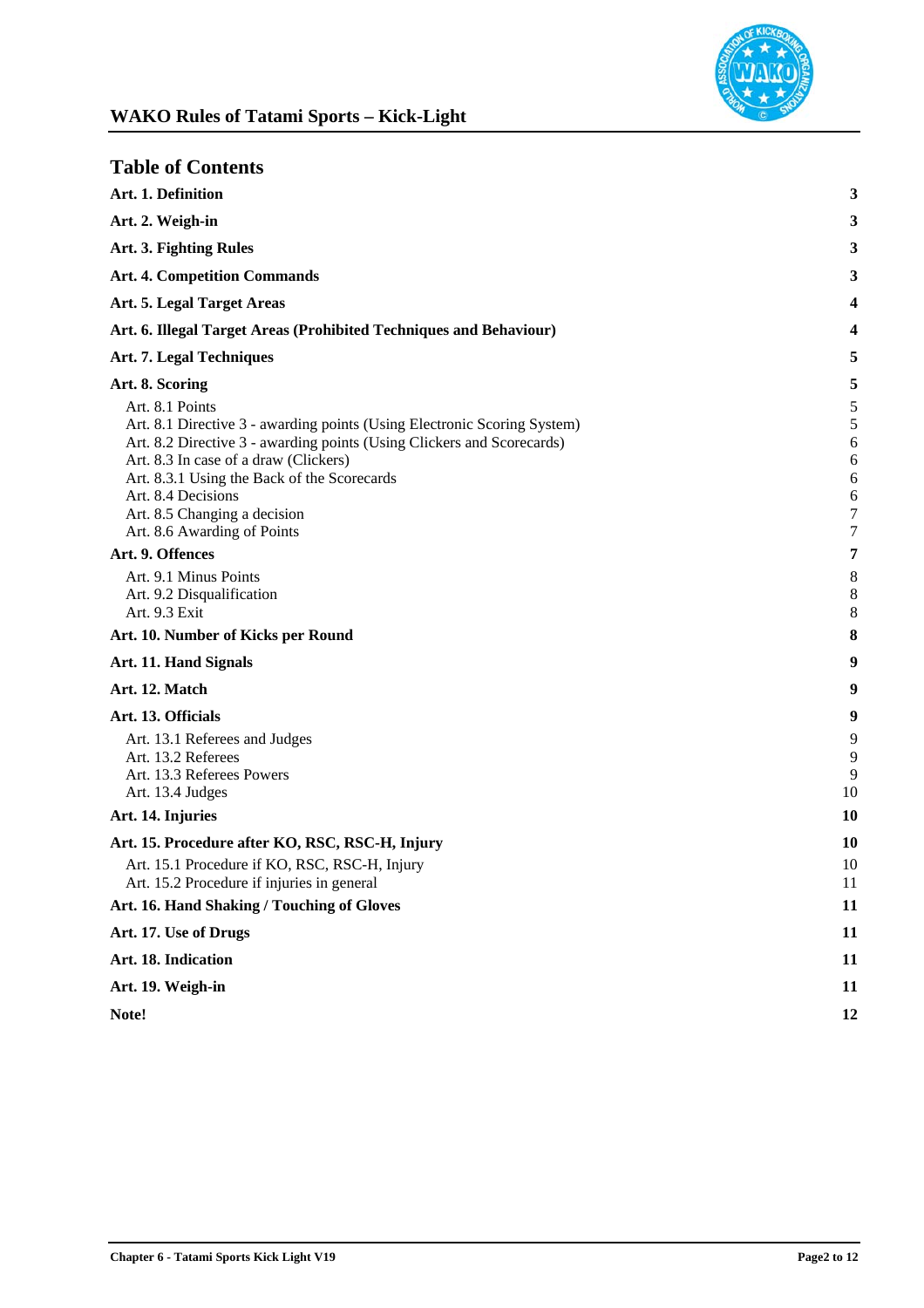

# **Art. 1. Definition**

Competition in Kick-Light kickboxing should be executed as its name implies, with well-controlled techniques. In Kick-Light competitors fight continuously until central referee command STOP or BREAK. They use techniques from full contact, but these techniques must be well controlled when they land on legal targets. Equal emphasis must be placed on both punching and kicking techniques. Kick-Light has been created as an intermediate stage between semi and full contact kickboxing. It is carried out with running time. The central referee doesn't judge the fighters, but only makes sure they respect the rules. Three judges make the complete scoring decisions in an electronically scoring system or by clickers.

# **Art. 2. Weigh-in**

During World and International championships, as well as International competitions, the following rules must be respected:

Each fighter will be officially weighed only once, unless **board of members decide otherwise, WAKO HQ must notify members in advance.**.. The weight registered on that occasion is final. It is allowed, nevertheless, for the representative of a country whose fighter has not reached the right weight during the official weigh-in, to put him into another, suitable weight category, provided that the country in question has got a vacancy in that category and the weigh-in has not yet closed. It is also allowed for all countries to substitute one Kickboxer with another, before the end of the first weigh-in and the medical check-up, on condition that, within each competition where substitutes are allowed, the Kickboxer in question has been registered as a reserve for that, or in any other weight category.

For all detailed description of Weigh-in and Procedure of Weigh-in, see chapter two - WAKO Rules of Tatami Sports / General Rules.

# **Art. 3. Fighting Rules**

Fighters will enter the Tatami and touch gloves. They will then step back and assume a fighting stance and wait for the command FIGHT from the Referee.

The Referee will initiate the fight by commanding fight, when the referee calls STOP, the fighters must return to their starting points on the mat. If the referee's commands break both fighters must step pack and then reengage with his opponent.

The time will only be stopped on the command of the Referee, by calling TIME to the area control table. Time is not stopped to award penalties unless the Referee feels it is necessary to do so. The Referee should not talk to the Fighters during the match unless he has stopped the clock.

Fighters may have one Coach and one Second in their corner during the match. Both must remain in the Coaches Box throughout the match in their seats.

No coach will be allowed to enter the fighting area while a match is in progress and no Coach will be allowed to interfere with any referee or judge. No Coach will be allowed to make derogatory remarks about a referee or judge or comment. A Coach may be removed from his coaching position during the match if he continues to abuse officials or referees.

Only the Referee may ask for time to be stopped. A fighter may request the clock to be stopped to adjust Safety Equipment or check an injury. The Referee does not have to stop the clock if he feels it will take away the advantage from the other Fighter. Time-stops must be kept to a minimum

 If for any reason the fight is stopped during the match, wherever the fight is stopped, it must restart with both competitors approximately in the same positions.

If the Referee feels a Fighter is using time-stops to rest or to prevent his opponent from gaining advantage, a warning will be given and the Fighter may be following discussion with judges, disqualified for delaying the match or refusing to fight.

# **Art. 4. Competition Commands**

**SHAKE HANDS**

At the beginning of the fight

**FIGHT**

to begin contest/fight or after an interruption of the fight.

**BREAK**

To break up a body-to-body position, after which each boxer must draw back before continuing the fight

**STOP**

The fight is interrupted immediately and may only be resumed after the referee gives a new command.

**STOP TIME** (forming a T with his hands) When he wants to stop the match for any important reason. The Referee must **explain** the reason for each warning to the fighter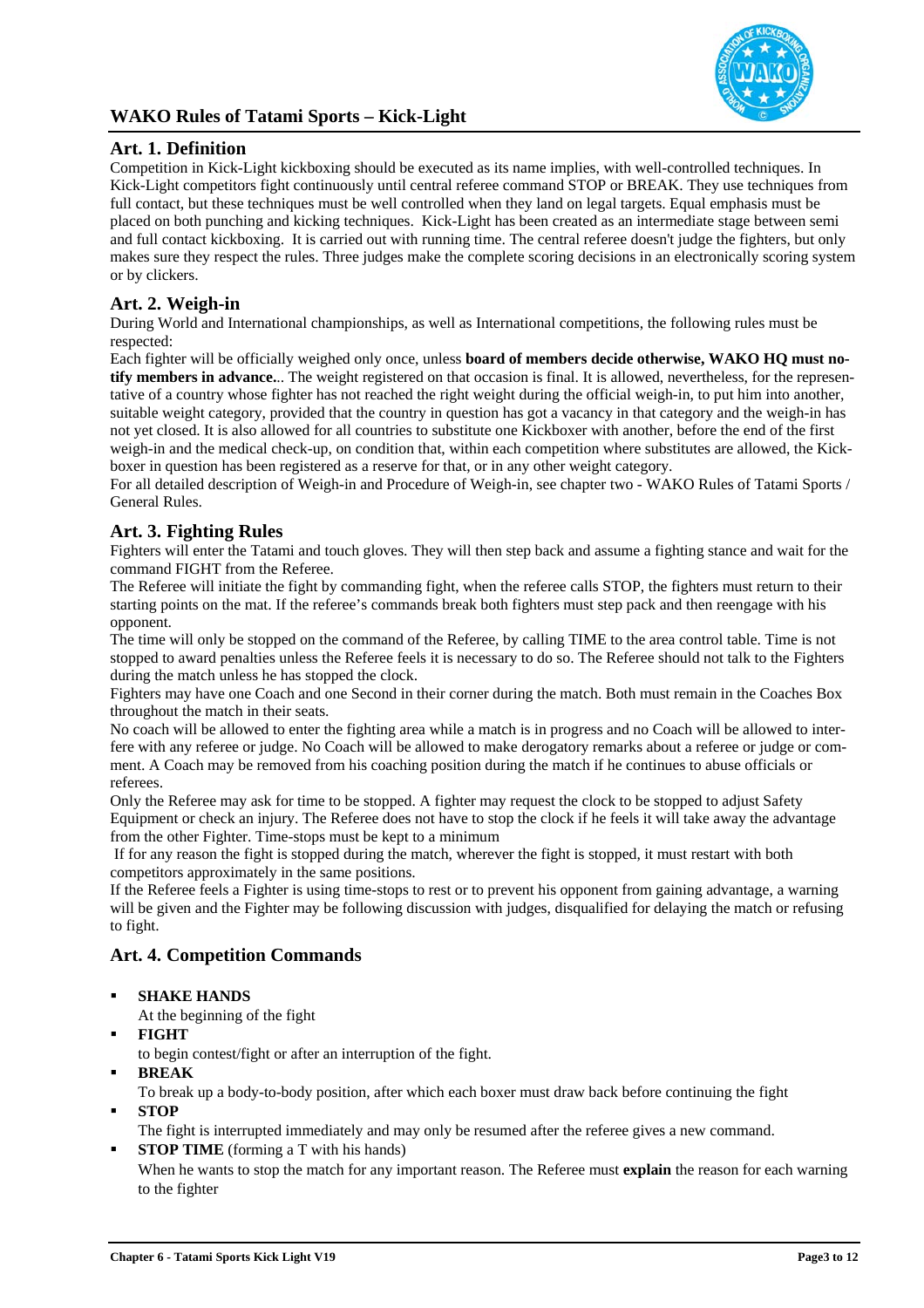

# **TIME**

forming the letter T with hands, to give order for time keeper to stop the clock until referee says command FIGHT. When the central referee says TIME he must say the reason why he stopped the clock. Referee will give the order TIME on these occasions:

- When he gives a warning to a fighter (opponent must immediately go to the neutral corner)
- When a fighter asks for stoppage of time by rising right hand (opponent must immediately go to the neutral corner)
- Wherever the fight is stopped, it must restart with both competitors approximately in the same positions.
- When referee sees it's necessary to correct a fighter's equipment or uniform
- When referee sees that a fighter is injured (maximum time for doctor's intervention is 2 minutes for all fighters.

# **Art. 5. Legal Target Areas**

The following parts of the body may be attacked using the authorized fighting techniques:

**Head**  Front and side **Torso F**ront and side Legs Thigh (only from outside to inside and vice versa) which can be attacked using the shin. **Feet**  Only for sweeping

# **Art. 6. Illegal Target Areas (Prohibited Techniques and Behaviour)**

It is prohibited to:

- Any Attacks other than those mentioned in section 7.
- Attacks with malicious or excessive contact.
- Top of the head
- Falling or dropping to the floor without due cause.
- Back of the torso (kidneys and spine)
- Top of the shoulders
- Neck: Front, sides, back
- Below the belt (except for Foot Sweeps)
- Continue after the command "stop" or the end of the round has been sounded
- Turn one's back to the opponent, running away, deliberately falling down.
- All blind, uncontrolled techniques in general
- Back of the Head
- **Groin**
- Attack with the knee, elbow, knife-hand, head-butts, thumb and shoulder.
- Wrestling and ducking below opponent's waist.
- **Throwing**
- Attacking an opponent who is falling to the floor or is already on the floor, that is, as soon as one hand or knee touches the floor.
- Leaving the Fighting Area (Exits).
- Continue after the command "stop" or "break" or the end of the round has been sounded.
- Oil on the face or the body
- a fighter spits out his mouth-guard voluntarily,
- **Ground Attacks**

A fighter cannot attack an opponent on the ground. The central referee is responsible for stopping the match immediately when one of the two fighters touches the floor with any part of the body apart from his feet. Stomps to the head or body of a downed Fighter can lead to minus points or disqualification (judges decide by majority decision).

- Unsportsmanlike-like conduct. A Fighter shall have only one warning, then the normal procedure for penalty and disqualification shall be followed. However, in the case of gross unsportsmanlike like-like conduct, the Fighter may be disqualified or deducted one point on the first offence, depending on the severity of the infringement.
- Coaches/Coach Second:
- Inappropriately Arguing/ **Commenting** on a referees/judge's decision
- Inappropriately Arguing/ Commenting on a score not given
- Attacking or verbally abusing an Official either inside or outside the Tatami.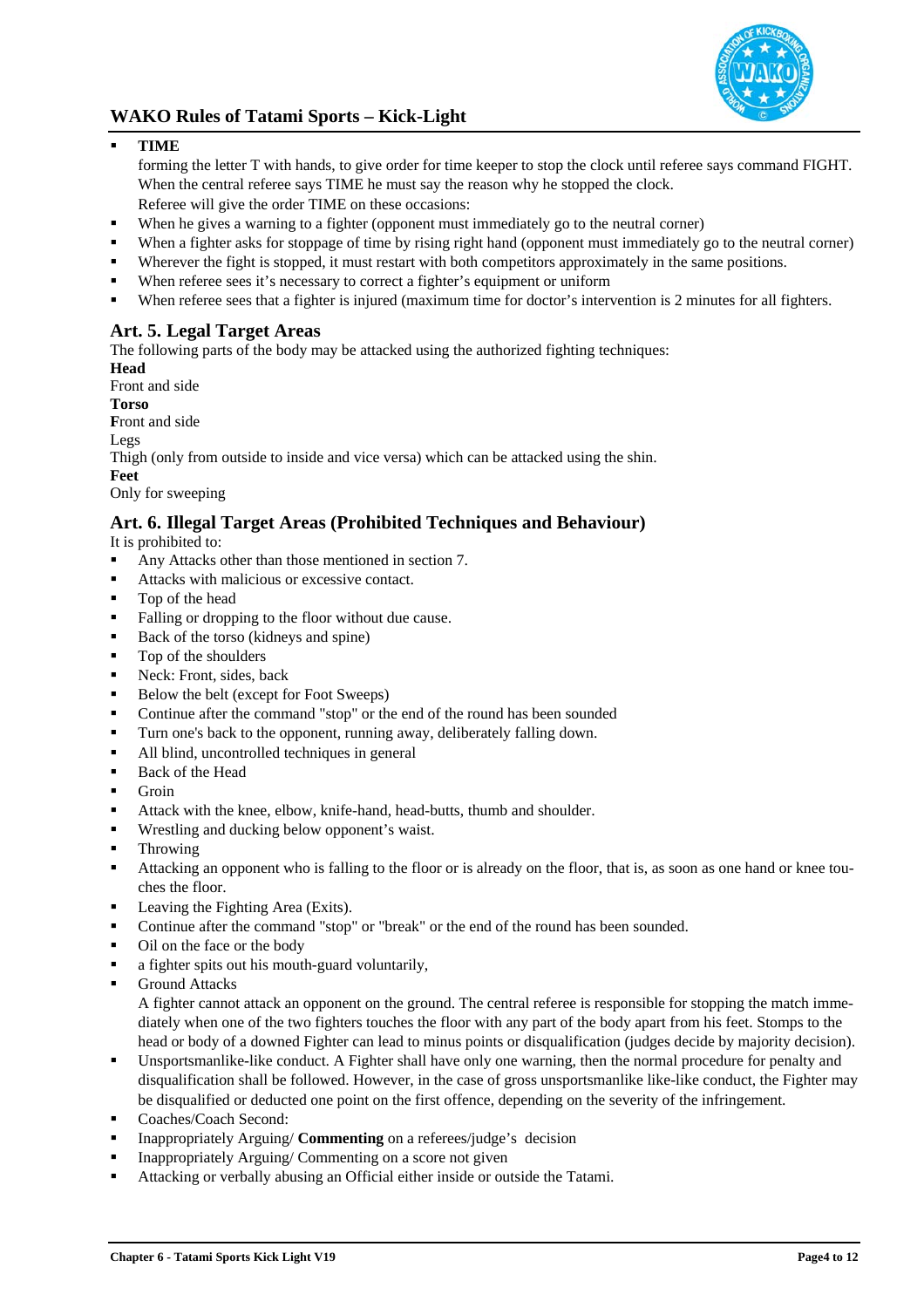

- Pushing, grabbing without any other purpose, spitting or even attempting any of these actions shall result in the immediate removal from Coaching Area at Tatami and possible permanent removal from Arena/Event following Technical Committee review.
- Note (Violations of the rules and regulations may, depending how grave they are, lead to warnings, minus points or even disqualification?
- .

# **Art. 7. Legal Techniques**

# **Kicks**

Front kick, Sidekick, Roundhouse kick, Hook kick (sole of the foot only), Crescent kick, Axe kick (sole of the foot only), Jump kicks, spinning kicks

- **Hands**  all kind of boxing punches.
- **Leg, Foot sweep**

To score with a Foot sweep the attacker must remain on his feet at all times. If in the execution of a Foot sweep the attacker touches the floor with any part of his body other than his feet, no score will be given. A score will be awarded to the attacker if his opponent touches the floor with any part of his body other than his feet.

Hand and foot **t**echniques should be used equally during the entire fighting period.

It is extremely dangerous to strike with the back of the heel; it must be strictly emphasized that the attacking Fighter must extend his foot in such a manner that the Sole (bottom) of the foot is used as the striking area when executing the following kicks: Axe, Hook and Spinning Hook kick, All Jumping Spinning Kicks.

# **Art. 8. Scoring**

A legal technique strikes a legal target. The authorized striking area of the hand (Not the inner hand) or foot must make "Clean / Controlled" contact. The judge must actually see the technique strike the target. Marking points based on the sound of the strike is not allowed. The Fighter must be looking at the point of contact when executing the technique. All techniques must be used with "reasonable" power. Any technique that simply touches or brushes or pushes an opponent will not be scored.

If a Fighter jumps in the air to attack or defend, he must land inside the Tatami to score with both feet and he must keep his balance (it is no allowed to touch the floor with any part of body except the feet).

- **Maximum Score**
- If two judges have the contest  $+ 15$ , then the contest is stopped in the interest of both competitors.

# **Art. 8.1 Points**

- Punch 1 pt
- Kick to the leg (thigh) 1 pt
- $\blacksquare$  Kick to the body 1 pt
- Foot sweep leading the opponent to touch the floor
- with any other part of the body apart from feet) 1 pt
- Kick to head 2 pts
- Jumping kick to body 2 pts
- Ulmping kick to head 3 pts
- :

# **Art. 8.2 Directive 3 - awarding points (Using Electronic Scoring System)**

For all legal techniques (Punches, Kicks or Sweeping), clearly landed on legal targets with speed, focus, balance, power, the judge will once push a button of his mouse for a hand technique and leg technique to body or foot, if a head kick he will push twice if a jump kick to the head three times and jump kick to the twice. Indicating the correct fighter (red or blue corner). Points, starting from first round, will continuously be added from the judges and they will be seen by everybody through a screen which is placed on the jury's table.

At the end of the fight, the winner is the competitor who scored more points (which will appear on the screen). If the referee inflicts a foul or a warning, he will indicate so in front of the judges and the chief referee, and the timekeeper has to put it in the electronic scoring system. It will then be shown on the screen to the public.

If the referee inflicts a minus point he will indicate so in front of the judges and the chief referee and the timekeeper have to put it in the electronic system. It will then be shown on the screens, reducing 3 points from the total score from each judge (total of 9 points).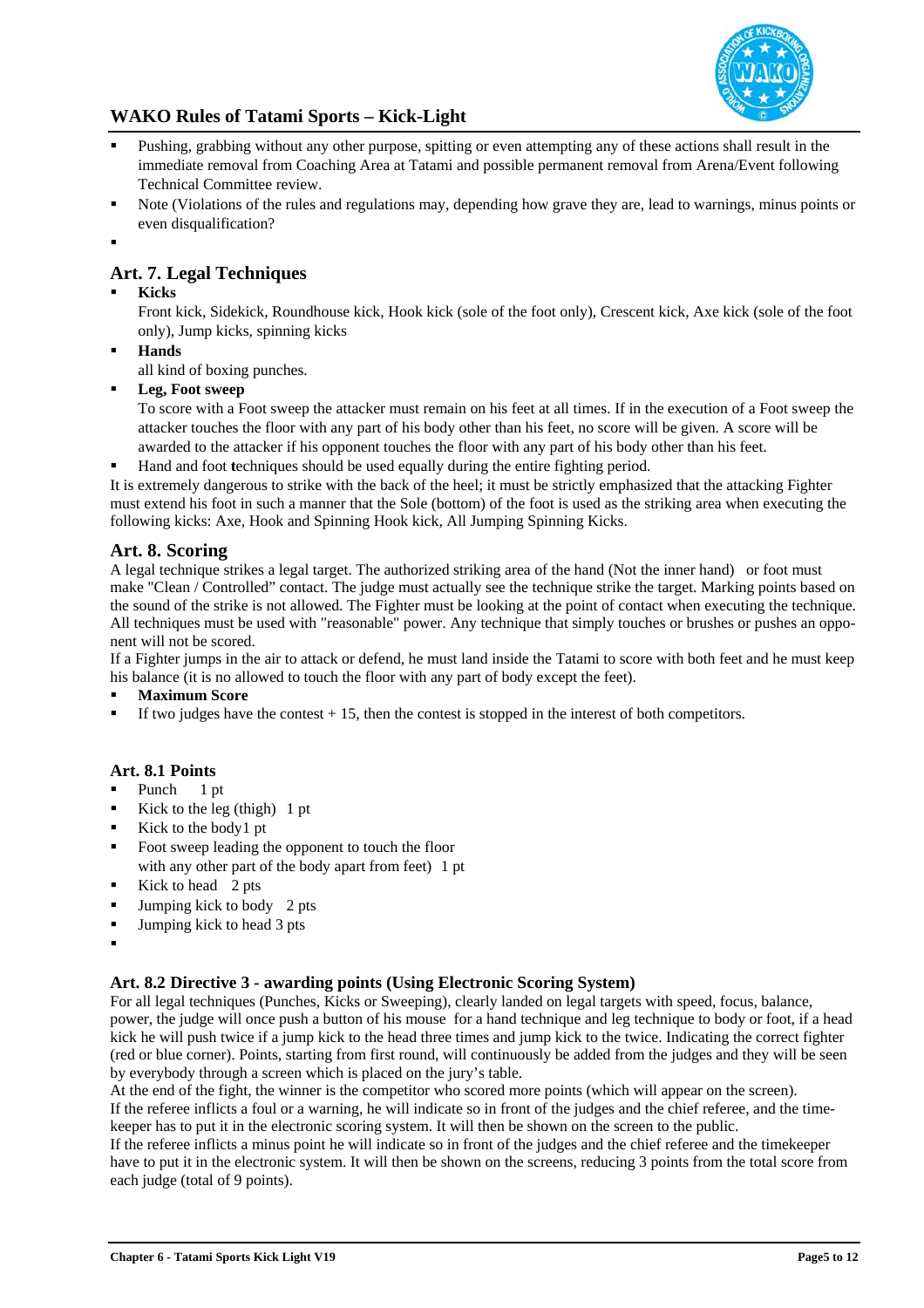

The electronic system shows a running time score. In every moment of the fight everybody knows the situation of points.

Art. 8.2.1 In case of a draw

- If the match ends, by one or more judges, in a draw (equal points after 3 rounds), to determine a winner, the electronic scoring system will automatically assign the win to the fighter with the highest points in the last round.
- .
- Using fouls and minus-points: Select the fighter with less fouls and minus-points. The reason is that this fighter had a more fair fight. The judges push the correct button indicating the winner when chief referee indicates so.

# **Art. 8.3 Directive 3 - awarding points (Using Clickers and Scorecards)**

For all legal techniques (punches, kicks or sweeping), clearly landed on legal targets with speed, focus, balance and power, the judge will initially note give points to each fighter using the clickers. The clicker score will be recorded on the paper after each round. Scores will be accumulated with the winner being the highest scoring fighter over the three rounds per referee.

Note \* all kick light contact matches are on a continuous scoring system.

It is mandatory if no digital system is available for all judges to use clickers in Continental and World Championships. At the end of the match, the judge will sum the total points given and name the winning fighter who has the larger number of points. The judge must make a circle around the fighter's name.

- Punch 1 Click
- Kick to the body 1 Click
- Foot sweep leading the opponent to touch the floor
	- with any other part of the body apart from feet) 1 Click
- Kick to head 2 Clicks
- Jumping kick to body 2 Clicks
- Jumping kick to head 3 Clicks

## **Art. 8.4 In case of a draw (Clickers)**

If the match ends in a draw (equal points after 3 rounds), to determine a winner, a judge has to take into consideration the remarks on the WAKO scorecard in the following order.

- **These remarks according to WAKO Scorecards are:**
- Better in the last round
- More active
- $\blacksquare$  More kicks
- Better defence
- Better style and techniques

#### **Art. 8.4.1 Using the Back of the Scorecards**

## **Art. 8.4.2 Using the back of the scorecards:**

If the number of points scored in a round are equal, meaning from  $0 - 2$  marks more, a judge uses the remark section on the back of the scorecard to express his opinion after each round.

## **Art. 8.5 Decisions**

The following decisions could bring the fight to an end:

- **Maximum Score**
- If two judges have the contest  $+ 15$ , then the contest is stopped in the interest of both competitors.
- **Winner by points**
- Winner by disqualification of the opponent in difficult cases, the referee may also call out a disqualification without having given a warning beforehand, but only after having consulted his Judges. For example:
- knocking out the opponent by an uncontrolled blow to the head or malicious attack
- for excessive, continuous hitting after the "stop" command
- By extreme UN sportsman-like conduct of a fighter such as insulting the referee, the opponent, coaches.
- Showing overly aggressive behaviour.
- Winner by not showing up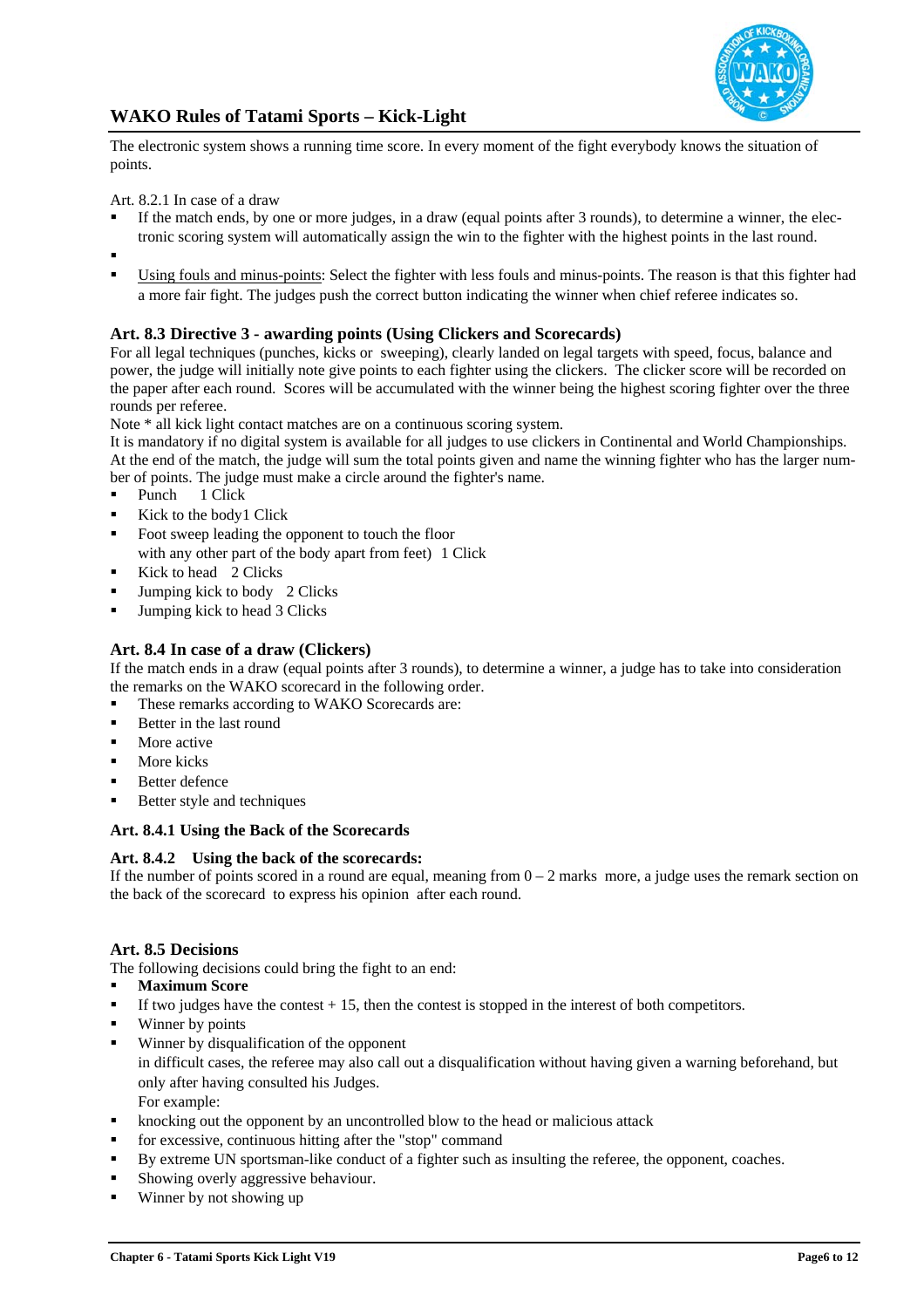

- $\blacksquare$  Excessive Exits
- Winner by stopping the fight (Referee Stops Contest, RSC)
- An official Warning can only be given by a majority decision of judges.
- :

A fight may be stopped if the fighter is unable to fight or defend himself and also if the other fighter shows total athletic superiority. The referee decides who the winner is. If the fight is stopped because a fighter is injured, then the officials must make a decision according to Art. 15 of present chapter of Rules.

# **Art. 8.6 Changing a decision**

All public decisions are definitive and cannot be changed unless agreed by appeal committee. (Reference article 1.1 general rules)

- Clear and Fundamental Mistakes which occurred in calculating the points are discovered
- One of the judges declare he made a mistake and switched the scores of the fighters
- There are evident violations of WAKO rules

The Chairman of Tatami Sports, with the help of the WAKO Executive Board, will immediately handle all protests. After the discussions, the Chairman of the WAKO Technical Board will announce the official result.

# **Art. 8.7 Awarding of Points**

In awarding points, the following rules must be respected:

**Directive 1 - concerning actual hits**

during each round, a judge will mark respective score for each Kickboxer, according to the number of technically controlled blows that each one has received. To count a punch or a kick blow must not be blocked, even partially deviated or stopped. The value of recorded blows in a fight will be counted by click or digitally at the end of each round and granted to the Kickboxer, according to his degree of superiority.

Blows given by a Kickboxer will not be taken into account:

- If they are contrary to the regulations
- If they land on the arms
- If they are weak and do not come from legs, body or shoulders.

## **Directive 2 - concerning offences**

During each round a judge cannot penalize each offence he sees, regardless of whether the referee has noticed it or not. He has to call the referee's attention to that offence. If the referee gives any kind of warnings to one of the fighters, the judges must note it; writing W on the Fouls column on the scoring sheet, but that does not mean a direct minus point to the other fighter. When the Referee decides to give a minus point to a fighter, the table official will minus the fighter as indicated by the referee, in the case of clickers each referee will add 3 points to the other fighter.

- :
- For all detailed descriptions, see Art. 8.2. Scoring System.

# **Art. 9. Offences**

Warnings given to a fighter's corner count against the Kickboxer.

A referee may, without stopping the fight, give a caution to a Kickboxer at any moment. If he wants to give a warning to a Kickboxer, he will stop the fight and announce the offence. He will show it to the three judges, pointing with his finger to the Kickboxer at fault.

The following actions are considered fouls:

- Punching below the belt, hooking, tripping, and hitting with knees or elbows.
- Butting with the head, shoulders, forearms and elbows, strangling the opponent, crushing his face with arm or elbow, pushing back the opponent;
- Hitting with open gloves, with the inside of the gloves, with a wrist.
- Hitting the opponent's back, particularly on the nape of his neck, head and kidneys.
- **Lying down, wrestling or not fighting at all**
- **Grabbing**
- **Holding**
- Attacking an opponent who is on the floor on getting up
- Clinching without any reason
- Hitting while hooking the opponent, or pulling the opponent into the blow.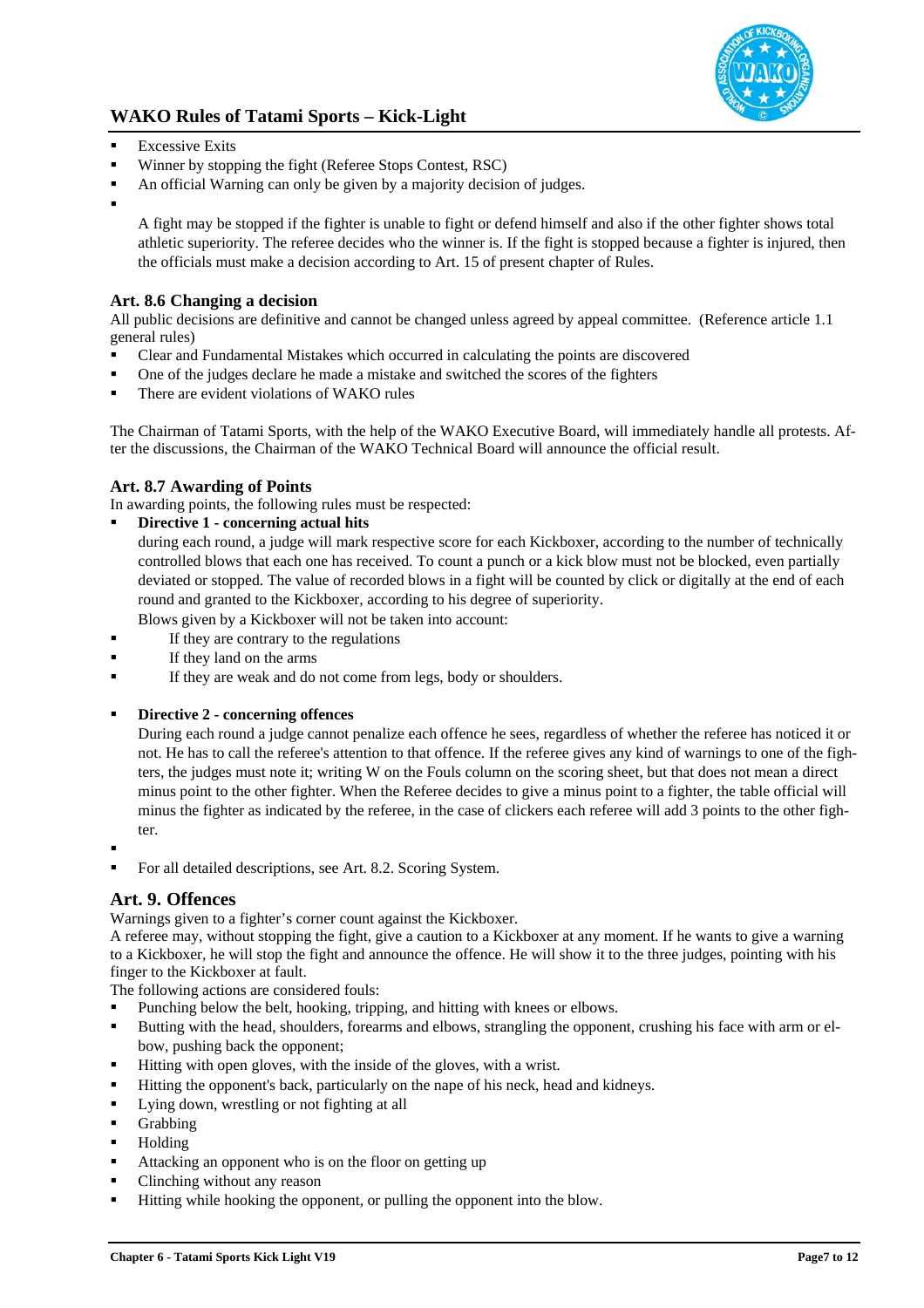

- Hooking or holding opponent's arm or putting an arm underneath the arm of the opponent.
- Suddenly lowering one's head below opponent's belt in a way that would be dangerous for the latter.
- Using artificial means for a passive defence and falling down intentionally, in order to avoid a blow.
- Using insulting and aggressive language during a round.
- Refusing to withdraw after the order "BREAK".
- Trying to land a blow on the opponent immediately after a "BREAK" order and before withdrawing.
- Assailing or insulting the referee at any time
- When a warning for a particular foul has been administered for example a clinch
- $\blacksquare$  Inappropriate behaviours of a coach or coach assistant

The referee will not caution the Kickboxer again for the same offence. An official warning will follow a third caution for the same foul. If a referee thinks that an offence has been committed without his knowledge, he will have to consult the judges.

## **Art. 9.1 Minus Points**

Criteria for minus points, given only by the referee, after previous warnings (2):

- Unclean fighting style
- Constant clinching
- Constant and continuous ducking, turning of the back
- Too few foot techniques
- $\blacksquare$  Excessive contact
- **Heavy knock down**
- Any Serious violation of the rules

#### Exit Rules

| $1st$ Exit | Minus -1 Point given verbally communicated to athlete/coach with hand signal         |
|------------|--------------------------------------------------------------------------------------|
| $2nd$ Exit | Minus -1 Point given verbally communicated to athlete/coach with hand signal         |
| $3rd$ Exit | Minus -1 Point given verbally communicated to athlete/coach with hand signal         |
| $4th$ Exit | Disqualification Verbally communicated to athlete/coach with appropriate hand signal |

#### **Rule Violations (Other than Exits)**

- $1<sup>st</sup>$  Verbal Warning Discretionary Warning (May move to first Official Warning if warranted)<br> $1<sup>st</sup>$  Official Violation Official Warning given verbally communicated to athleta/coach with hour
- Official Violation Official Warning given verbally communicated to athlete/coach with hand signal
- 2<sup>nd</sup> Official Violation Official Warning -1 penalty point given verbally communicated to athlete/coach with hand signal
- $3<sup>rd</sup>$  Official Violation Official Warning -1 penalty point given verbally communicated to athlete/coach With hand signal

4th Official Violation - Disqualification Verbally communicated to athlete/coach with appropriate hand signal

## **Art. 9.2 Disqualification**

If disqualification is called for, the Referee shall confer with the Judges and with the Observer of the Area to ensure all the proper procedures are being used before disqualifying the offending fighter.

# **Art. 9.3 Exit**

Leaving the Fighting Area.

If a Fighter leaves the area (EXIT) without being pushed, kicked or knocked out by his opponent it will be seen as a "Voluntary Exit" and will receive a warning from the Referee. On the third exit the Fighter will lose one point. At the fourth time the Fighter leaving the area shall be disqualified. If the Kickboxer fights on the edge of Tatami, the Referee must not stop the fight to prevent the fighters from the exit.

Stepping out (EXIT) means

stepping outside the line, even with only one foot.

Stepping on the line should not be considered as stepping out. The Whole the foot must be outside the designated area. If the fighter is pushed out by the other fighter, or he went outside the line as a result of a hit or kick, it is not classed as a voluntary exit.

Warnings for leaving the area will be kept as a separate issue from Warnings for other offences.

## **Art. 10. Number of Kicks per Round**

In Kick-Light there is no limit about number of kicks because fighters score different points according to the technique they use, like in semi contact. Of course fighters are requested to use both punches and kicks and equal emphasis should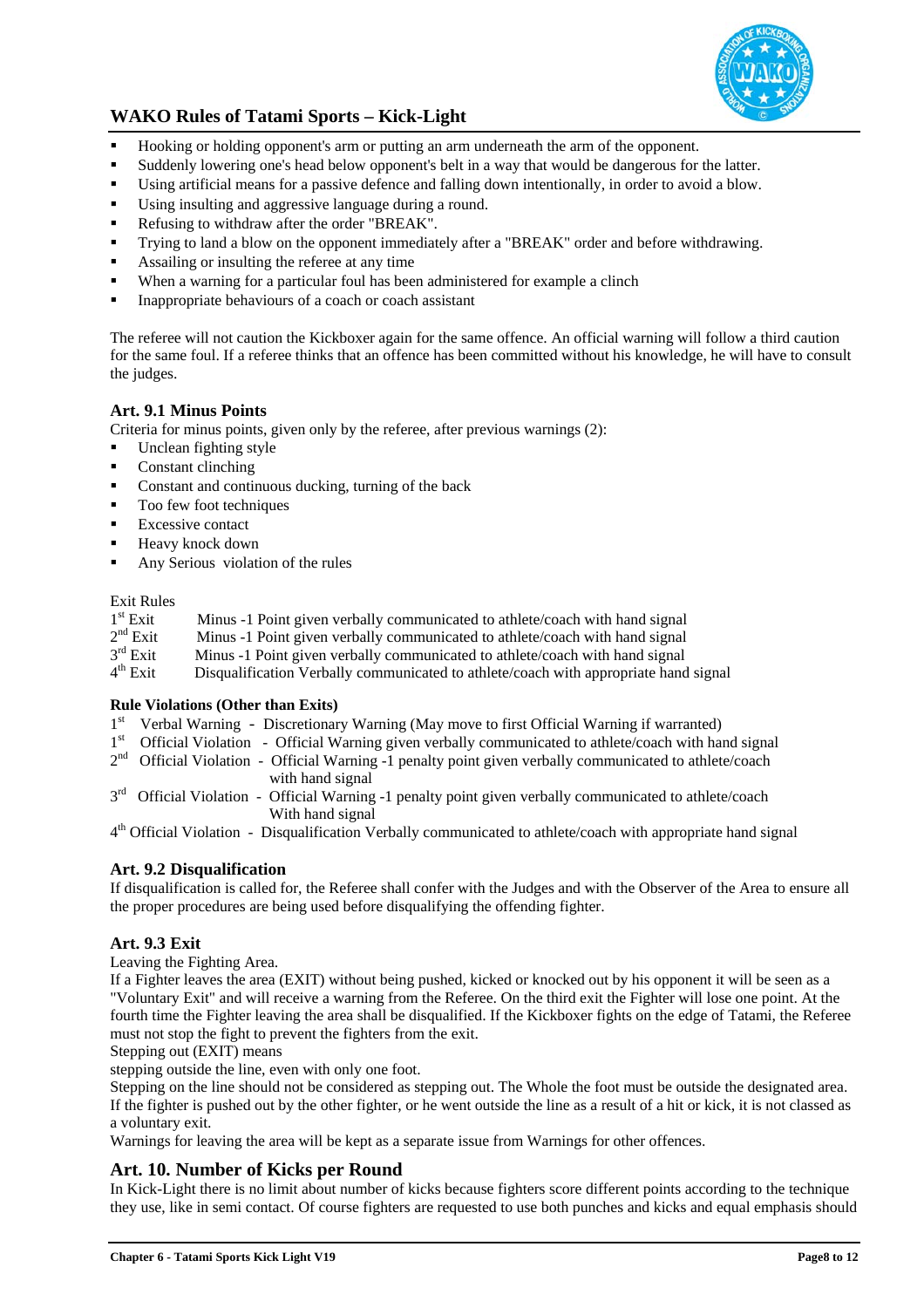

be put on both. Warning (and consequently, official warnings) should be given though to the fighter who does not use kicks appropriately

# **Art. 11. Hand Signals**



# **Art. 12. Match**

A coach and a second, who must obey the following rules, may assist each fighter:

- Only the coach and the second may be at the Tatami during breaks.
- No advice, help or encouragement can be given to the fighter during the round
- A second can give up the fight on behalf of his fighter, and can also, if the fighter is in a difficulty, toss the sponge or the towel into the Tatami.
- During the match, neither the coach nor the second must be on the Tatami. They must, before each round, remove towels or buckets, etc.
- Any coach, second or official, encouraging or prompting the spectators to give signs of advice, as well as encouragement to a Kickboxer during a round, can be suspended from his function for the competition in progress.
- A coach or a second who violates the rules, may receive a warning or be disqualified by the referee for bad behaviour and be refused to act as a coach or coach assistant for the remainder of the tournament.

# **Art. 13. Officials**

For General Rules and all detailed description of Officials, see chapter two.

## **Art. 13.1 Referees and Judges**

Three WAKO judges, who will be seated at Tatami-side away from the spectators, must grade each bout. Each of the three judges must be seated in the middle of three respective corners of the fighting area.

In the event the Observer/Organizer is not able to apply the above-mentioned directions due to special circumstances, it will find a solution that will ensure the neutrality and impartiality of appointed officials, followed by a prompt report to the Referee Committee.

## **Art. 13.2 Referees**

At the end of a bout, gather and check the score sheets of the three judges. After verification, he must hand them over to the Observer of the Area or, if he is absent, to the announcer.

When the winner is announced, the referee must raise the winning Kickboxers arm. He must indicate to the Kickboxers, by appropriate signs or gestures, any violation of the Regulations.

- He must also:
- Supervise the whole bout

# **Art. 13.3 Referees Powers**

A referee may;

- Stop a fight at any moment if he finds it to be too one-sided and in the interest of health and safety...
- Stop a fight at any moment if one of the Kickboxer has received an unauthorized blow or is wounded, or if he considers a fighter unable to continue.
- Stop a fight at any moment if he finds the fighters behaving in an "unsportsman-like" manner. In such a case, he must disqualify one or both Kickboxers.
- Warn a Kickboxer or stop the bout and give a minus point or warning to a Kickboxer for an offence.
- Disqualify a coach or a second who has broken the regulations or the Kickboxer himself if his coach or the second fails to obey to his orders.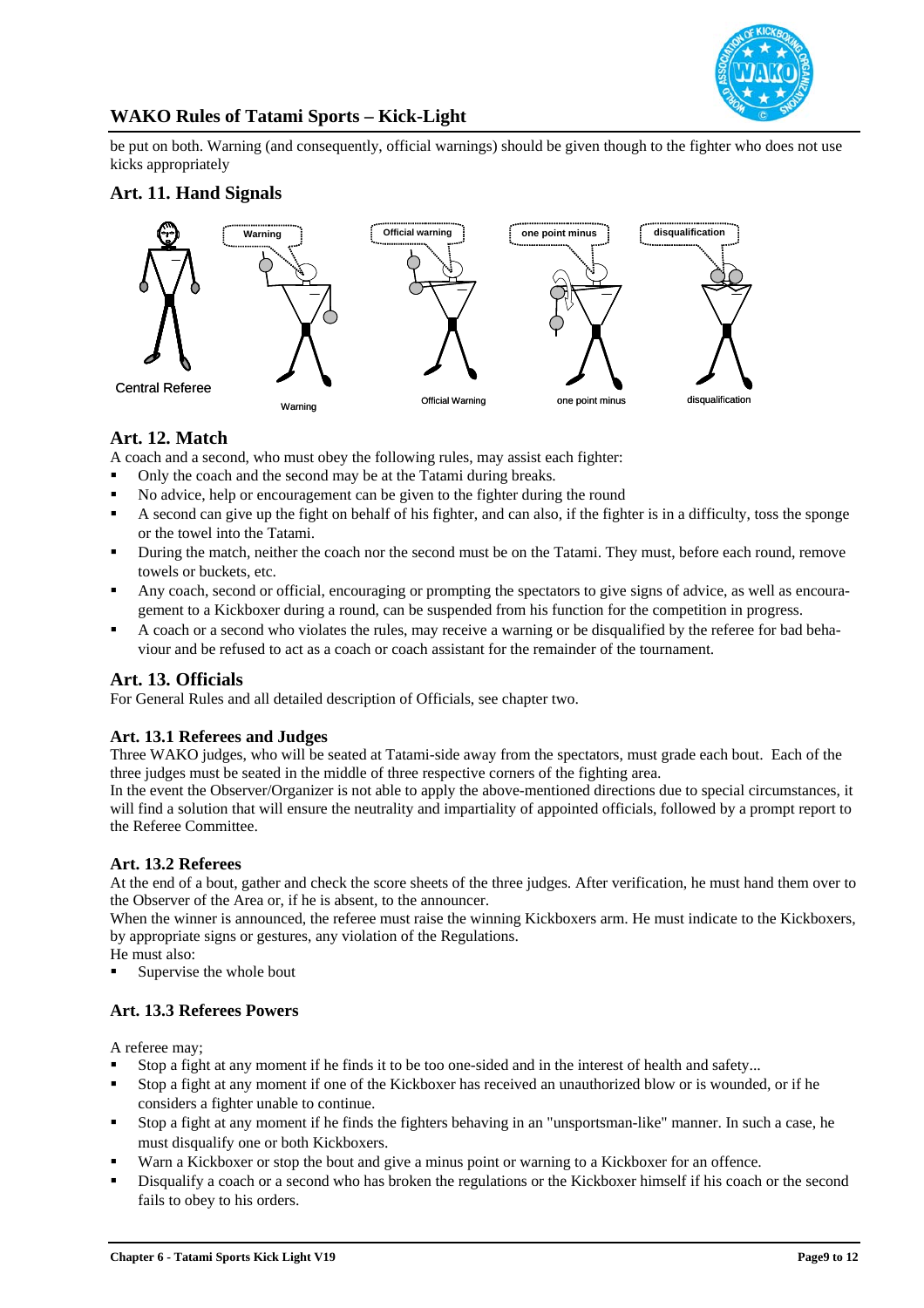

- Disqualify, with or without a warning, a fighter who has committed an offence.
- Interpret the rules as long as they are applicable or compatible with the fight that is taking place, or, at a special moment, decide on a move which does not appear in the rules.
- If a Kickboxer breaks the rules but does not necessarily deserve a disqualification, the Referee must stop the fight and give a warning to the Kickboxer of a foul. Before the warning, the Referee must order the Kickboxer to stop fighting. The warning must be given clearly, so that the Kickboxer understands the reason and cause of the penalty. The referee must hand signal to each judge that a particular warning has been given and clearly show which Kickboxer has been punished. After having given the warning, the referee orders the Kickboxer to fight again. If a fighter has been given 3 official warnings within the same bout, he is disqualified.
- A referee may give a caution to a Kickboxer. A caution means a warning given by a referee to a Kickboxer for breaking a rule. In order to do this he doesn't need to stop the fight, and may reprimand the Kickboxer during the fight.

# **Art. 13.4 Judges**

Each judge must independently consider the merits of the two fighters and chose the winner according to the regulations.

During the match, he will not talk to fighter, other judges, or anybody else, with the exception of the referee. He may, if necessary at the end of a round, notify the referee about any incident that he has missed, for example telling him about the misbehaviour of a second, etc.

A judge will mark the number of points granted to each fighter on his score sheet and in professional bouts only his decision will be announced to the public at the end of the match.

During a round the judge will use the back of the scorecard to record the number of hits he sees, either by a number or by numbers of lines. The red corner fighter is on the left side and the blue corner fighter always on the right on both sides of the score sheet. The points/recorded hits must be listed separately for each round.

He will not leave his place until the decision has been announced.

While on duty, a judge must use clickers.

# **Art. 14. Injuries**

The case of an injury to one of the Competitors, the Match shall be stopped only long enough for the Medic/Doctor to decide whether or not the injured Fighter can continue. Once the Medic/Doctor arrives in the Tatami, he shall have only two minutes to decide if the injury requires treatment. All treatment must be completed within two minutes. If the injury is serious, it must be treated by the Medics/Doctor on duty who is the only ones who can say if the Match must be terminated.

If the Match must be stopped because of injury, the Referee & the two Judges must decide:

Who caused the injury?

- Whether or not it was an intentional injury
- Whether or not it was the fault of the injured Fighter
- Whether or not the injury was caused by an illegal technique
- If there were no Rules violations by the uninjured Fighter, that Fighter shall win by forfeiture
- If there was a Rules violation by the uninjured Fighter, the injured Fighter wins by disqualification
- If the injured Fighter is declared fit to continue by the Medic/Doctor, then the Fight shall resume
- Procedure after KO, RSC, RSC-H, Injury

If a fighter gets injured in a fight, the doctor is the only person that can evaluate the circumstances. If a Kickboxer remains unconscious, only the referee and the doctor in charge will be allowed to stay On the Tatami, unless the doctor needs extra help.

# **Art. 15. Procedure after KO, RSC, RSC-H, Injury**

If a fighter gets injured in a fight the doctor are the only people that can evaluate the circumstances.

If a Kickboxer remains unconscious, only the referee and the doctor in charge will be allowed to stay in the ring, unless the doctor needs extra help.

# **Art. 15.1 Procedure if KO, RSC, RSC-H, Injury**

Will the injured Fighter declared as the winner (disqualification of the opponent), the doctor has to decide immediately, if the injured Fighter is able to continue with in the tournament.

A Kickboxer who has been knocked out due to a head-blow during the fight, or if the referee has stopped the fight due to severe head trauma which prevents him continuing, will be examined by a doctor immediately afterwards, and accompanied to hospital by the ambulance on duty or to any other adequate place.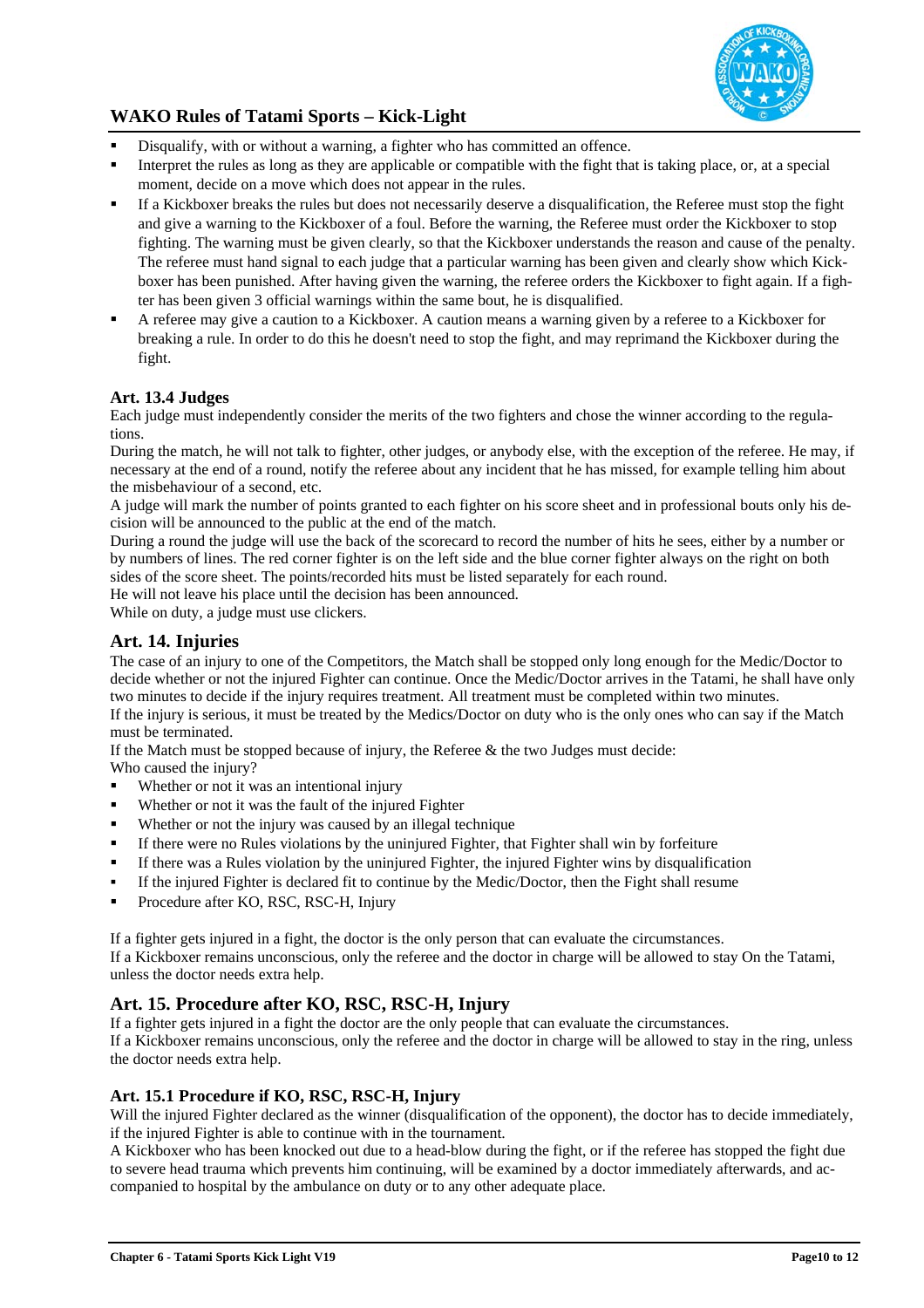

A Kickboxer who has been knocked out due to a head-blow during the fight, or if the referee has stopped the fight due to severe head trauma which prevents him continuing, will not be allowed to take part in another competition or bout for a period of at least **8** weeks after the KO.

A Kickboxer who has been knocked out due to a head-blow during the fight, or if the referee has stopped the fight due to severe head trauma which prevents him continuing, two times in a period of 3 months, will not be allowed to take part in another competition or bout for a period of at least 3 months after the second KO or RSC-H.

A Kickboxer who has been knocked out due to a head-blow during the fight, or if the referee has stopped the fight due to severe head trauma which prevents him continuing three consecutive times in a period of 12 months, will not be allowed to take part in a competition or a bout for a period of one year after the third KO or RSC-H.

To above mentions quarantine periods the doctor at place can extend the quarantine period if necessary. Also doctors at hospital due to tests/scan of head can further on extend the quarantine period.

A quarantine period means that a Kickboxer cannot take part in any competition in kickboxing no matter what the discipline is. The quarantine periods are "minimum period" and cannot be overruled even though a head scan shows no visible injuries.

The referee will tell the Jury and Judges to mark KO or RSC-H or RSC on their score sheets, when he or referee has stopped the bout due to the Kickboxers inability to resume the fight because of head blows. The same has to be reported by the Chief referee on duty in that ring on the fighter's WAKO SPORT PASS. This is also the official result of the fight and it cannot be overruled.

Before resuming kickboxing after a ban, as described in the above paragraphs, a Kickboxer will, after a special medical examination, have to be declared fit to take part in competition by a sports doctor.

When registered a KO or RSC-H a Kickboxer must get a CT scan of the head.

# **Art. 15.2 Procedure if injuries in general**

In case of injuries besides KO or RSC-H the doctor can give a minimum of quarantine period and recommend treatment at hospital.

A doctor can require immediately treatment at hospital

## **Art. 16. Hand Shaking / Touching of Gloves**

Before and after a bout, the Kickboxer will shake hands as a sign of pure sportsmanship and friendly rivalry, according to kickboxing regulations. Hand shaking takes place before starting the first round and after the decision. No touching of gloves is allowed between rounds.

## **Art. 17. Use of Drugs**

 Any drug or chemical substance ingested by a Kickboxer, that is not included in the Kickboxers normal diet, is forbidden. Any Kickboxer or official violating this code may be disqualified or suspended by WAKO.

Any Kickboxer refusing to submit to a medical examination or doping test after a fight, in order to verify that he has not broken this rule, may be disqualified or suspended. The same will occur for an official encouraging such a refusal. The use of local anaesthetics is allowed, if agreed by a doctor from the Medical Committee. WAKO refers to and adopt WADA Doping Rules

## **Art. 18. Indication**

For better readability the text uses masculine pronouns throughout. However, all references to persons apply to both genders.

# **Art. 19. Weigh-in**

During World and International championships, as well as International competitions, the following rules must be adhered to:

Each fighter will be officially weighed only once, UNLESS BOARD OF DIRECTORS DECIDE OTHERWISE,

WAKO HQ MUST NOTIFY ALL MEMBERS IN ADVANCE. The weight registered on that occasion is final. It is allowed, nevertheless, for the representative of a country whose fighter has not reached the right weight during the official weigh-in, to put him into another, suitable weight category, provided that the country in question have a vacancy in that category and the weigh-in has not yet closed. It is also allowed for all countries to substitute one Kickboxer with another, before the end of the first weigh-in and the medical check-up, on condition that, within each competition where substitutes are allowed, the Kickboxer in question has been registered as a reserve for that, or in any other weight category.

For all detailed description of Weigh-in and Procedure of Weigh-in, see chapter two - WAKO Rules of Tatami Sports / General Rules.